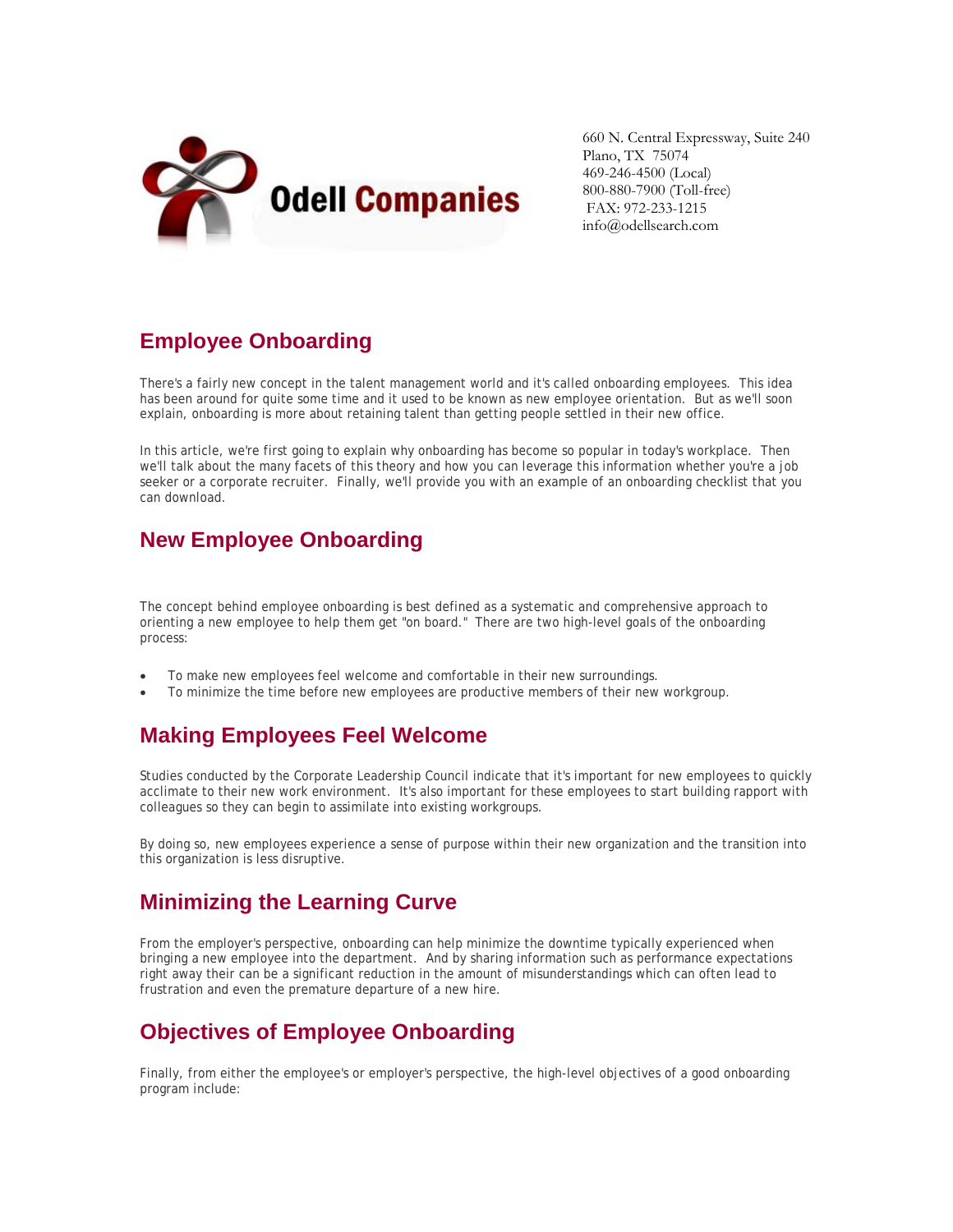- Helping the employee to identify with their new employer.
- Allowing the employee to understand some of the company's values and priorities.
- Building an optimistic attitude towards the company.
- Avoiding misunderstandings.
- Helping the employee feel valued.
- Encouraging socialization and creating a sense of belonging.
- Reducing new employee anxiety.
- Setting of performance expectations.
- Decreasing the learning curve.

Of particular importance among the post baby boom generations such as Generation X is to feel they've made friends at work. By quickly introducing these workers to their new coworkers this generation can start to build the relationships they need and employers can reduce new employee turnover.

### **Building an Onboarding Program**

Before we introduce our onboarding checklist, it's important to take the goals and objectives of such a program and create modules of information around each. This means a good onboarding program must address:

- Company / Departmental Overviews
- Job Expectations
- Policies and Procedures
- Administrative Housekeeping Items

Each of these elements is discussed briefly in the sections below and these same elements will be used to organize the information on our onboarding checklist.

#### **Company / Departmental Overview**

Corporate and departmental overviews generally includes going over items such as the vision / mission statement of the company or department along with organization charts and value statements. The purpose of these onboarding activities is to give the new hire a feel for the overall mission of the company and to introduce them to the objectives and goals of their particular department.

This information also helps the employee to better understand how their department and their role fit in the company's "big picture." By understanding this corporate or departmental level information, the employee should be able to recognize how their job contributes to the company's success.

#### **Job Expectations**

These are the very specific job expectations of the new employee. This can include any training they might have to go through, job descriptions / expectations and the company's performance management / appraisal process.

By clearly explaining to the new employee exactly what is expected up-front, there will be less confusion later on. And by introducing the employee to your system of performance management, the employee will have a clearer picture of what it takes to be successful in their new job.

#### **Policies and Procedures**

The policies and procedures section can range from items like hostile work environment and affirmative action policies all the way through employee compensation guidelines. If you've got a fit-for-duty program or a system to resolve complaints, these policies and procedures should be shared with the employee early on.

No doubt this is a lot of information to go through with the new employee, but that's what onboarding is all about - it's providing the employee with a foundation of information on which they can build.